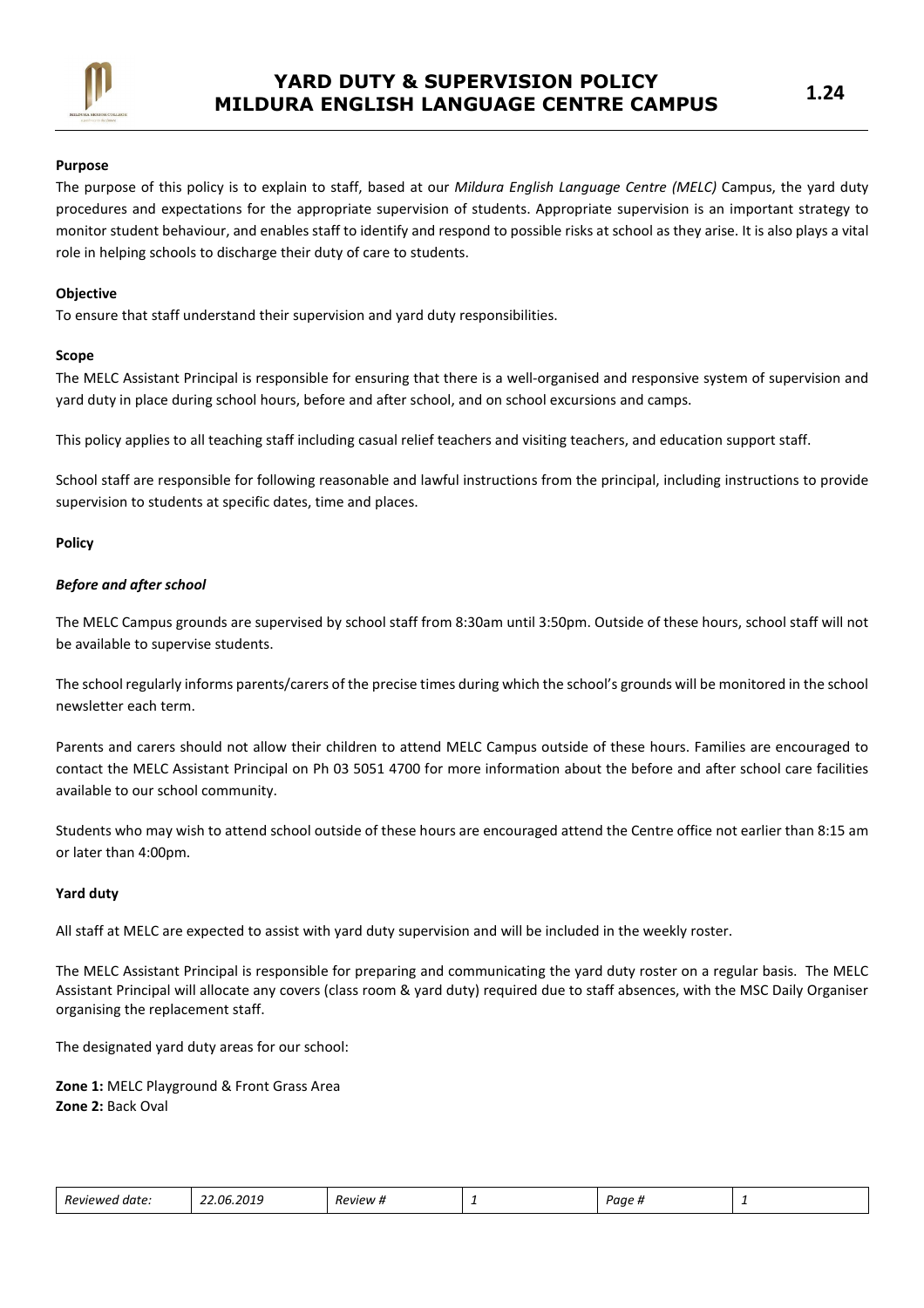



| <b>MELC Campus Yard Duty Roster</b>                                                                                  |               |         |           |          |        |
|----------------------------------------------------------------------------------------------------------------------|---------------|---------|-----------|----------|--------|
| <b>Times</b>                                                                                                         | <b>Monday</b> | Tuesday | Wednesday | Thursday | Friday |
| Before School: 8:30-9:00am                                                                                           |               |         |           |          |        |
| Recess: 11:00-11:30am                                                                                                |               |         |           |          |        |
| Lunch: 1:30-2:00pm                                                                                                   |               |         |           |          |        |
| After School: 3:00-3:50pm<br>Walk to 14 <sup>th</sup> Street<br>Wait with pick ups<br>(until all students have left) |               |         |           |          |        |

# MELC Yard duty protocols

- Teachers are punctual to yard duty and remain with students until another teacher comes out at the end of duty.
- All students wear hats in first and fourth terms those with no hat are to remain on decking.
- Ball games are played on grass areas, with the exception of basketball which can be played on the concrete area.
- Inappropriate behaviour results in students sitting out for an appropriate time.
- Serious breaches of behavioural code are documented and followed up with the student/s, parents/guardians, classroom teacher/s and/or MELC Assistant Principal as appropriate.
- Years 4 10 play in the back oval, students are to remaining within teacher's sight.
- Years Foundation 3 play in the front playground and grass area, students are to remaining within teacher's sight.
- The teacher on duty makes the decision if it is too hot or wet for students to play in the yard; they supervise the students as they play games on the decking or in their own classroom.

| Reviewed date: | 22.06.2019 | Review # | - | Paae <sub>tr</sub> |  |
|----------------|------------|----------|---|--------------------|--|
|----------------|------------|----------|---|--------------------|--|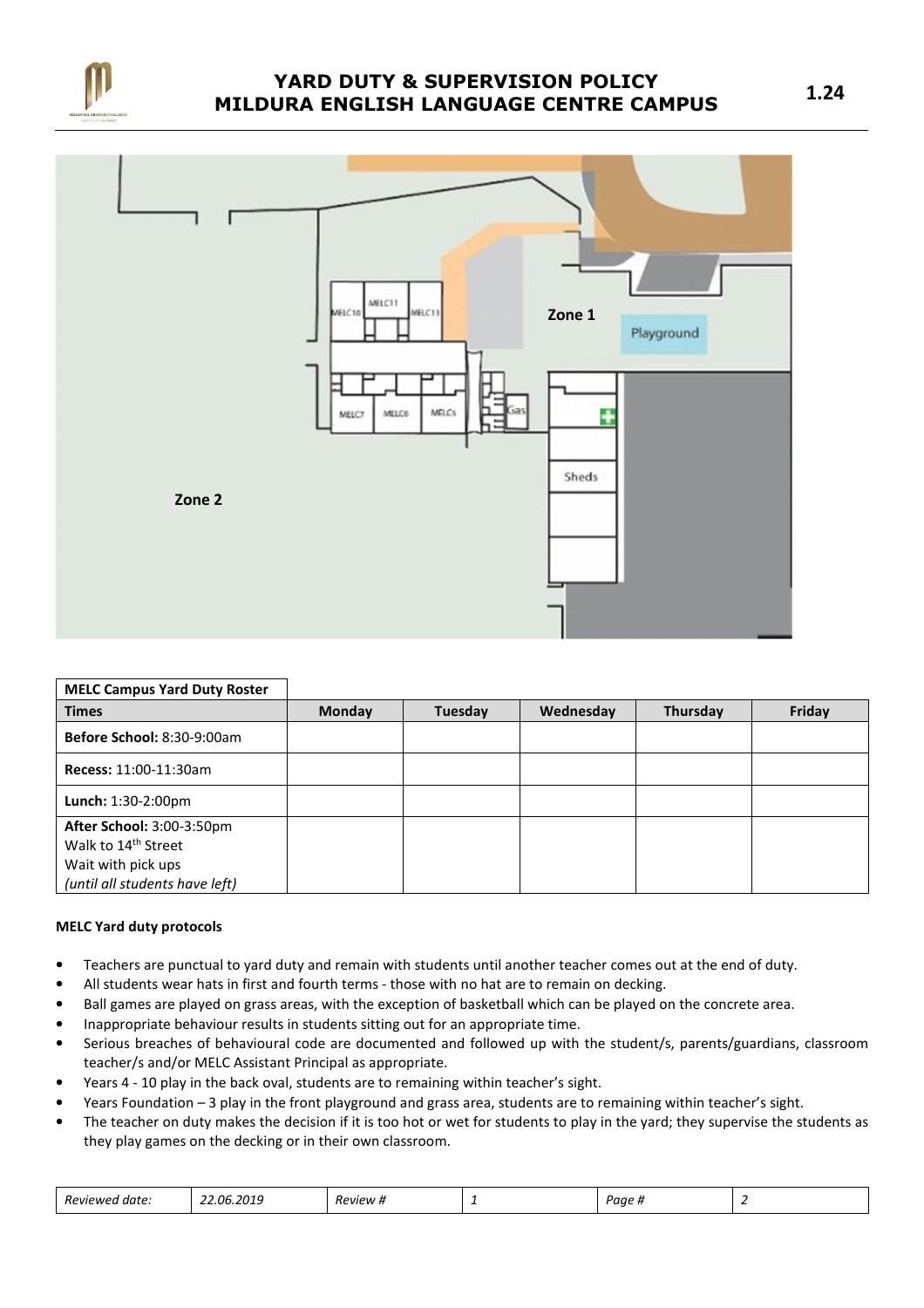

### Teachers ensure the following tasks are completed whilst on each duty

Morning duty: Supervise students to set up tables, open sports cages, uncover sandpit. Take out sandpit toys. Staff check toilets and gates are open, including two extra external gates.

Recess duty: ensure students pick up rubbish. Ensure all equipment is put away at the end of recess.

Lunch duty: Ensure students pick up rubbish. Ensure all equipment is put away, sports cage is locked and sandpit is covered. Sandpit toys are placed inside MELC Assistant Principal's office door.

After school duty: Ensure students walk their bikes/scooters in the MELC yard and past the cars. Check all equipment is put away and deck is tidy. Check the sandpit is covered. Lock the two extra external gates and check that the sports cage is locked.

NOTE: Students are not to use the microwave.

School staff can wear a provided safety/ hi-vis vest. There are additional vest and small first aid bags in the staffroom. The large first aid kit is located in the MELC staffroom.

Staff who are rostered for yard duty must remain in the designated area until they are replaced by a relieving teacher.

During yard duty, supervising school staff must:

- Methodically move around the designated zone, keeping students in sight at all times.
- Be alert and vigilant.
- Intervene immediately if potentially dangerous or inappropriate behaviour is observed in the yard.
- Enforce behavioural standards and implement appropriate consequences for breaches of safety rules, in accordance with any relevant disciplinary measures set out in the school's Student Engagement & Wellbeing policy.
- Ensure that students who require first aid assistance receive it as soon as practicable.
- Log any incidents or near misses as appropriate on Compass and where required with the MELC Assistant Principal.

If being relieved of their yard duty shift by another staff member (for example, where the shift is 'split' into 2 consecutive time periods), the staff member must ensure that a brief but adequate verbal 'handover' is given to the relieving staff member, in relation to any issues which may have arisen during the first shift.

If the supervising teacher is unable to conduct yard duty at the designated time, they should contact the MELC Assistant Principal with as much notice as possible prior to the relevant yard duty shift to ensure that alternative arrangements are made.

If the supervising teacher needs to leave yard duty during the allocated time, they should contact the MELC Assistant Principal but should not leave the designated area until the relieving teacher has arrived in the designated area.

If the next duty teacher does not arrive for yard duty, the teacher currently on duty should send a message to the MELC office, and not leave the designated area until a relieving teacher has arrived.

Should students require assistance during recess or lunchtime, they are encouraged to speak to the supervising yard duty teacher.

### Classroom

The classroom teacher is responsible for the supervision of all students in their care during class.

If students from Foundation to Year 4 need to leave the classroom (go to the toilet, take a message, get a drink) they are instructed to return straight back to the classroom.

| Reviewed<br>date: | $\sim$<br>2.06.2019 | Review # | - | . .<br>Paae<br>$\overline{\phantom{a}}$ |  |
|-------------------|---------------------|----------|---|-----------------------------------------|--|
|-------------------|---------------------|----------|---|-----------------------------------------|--|